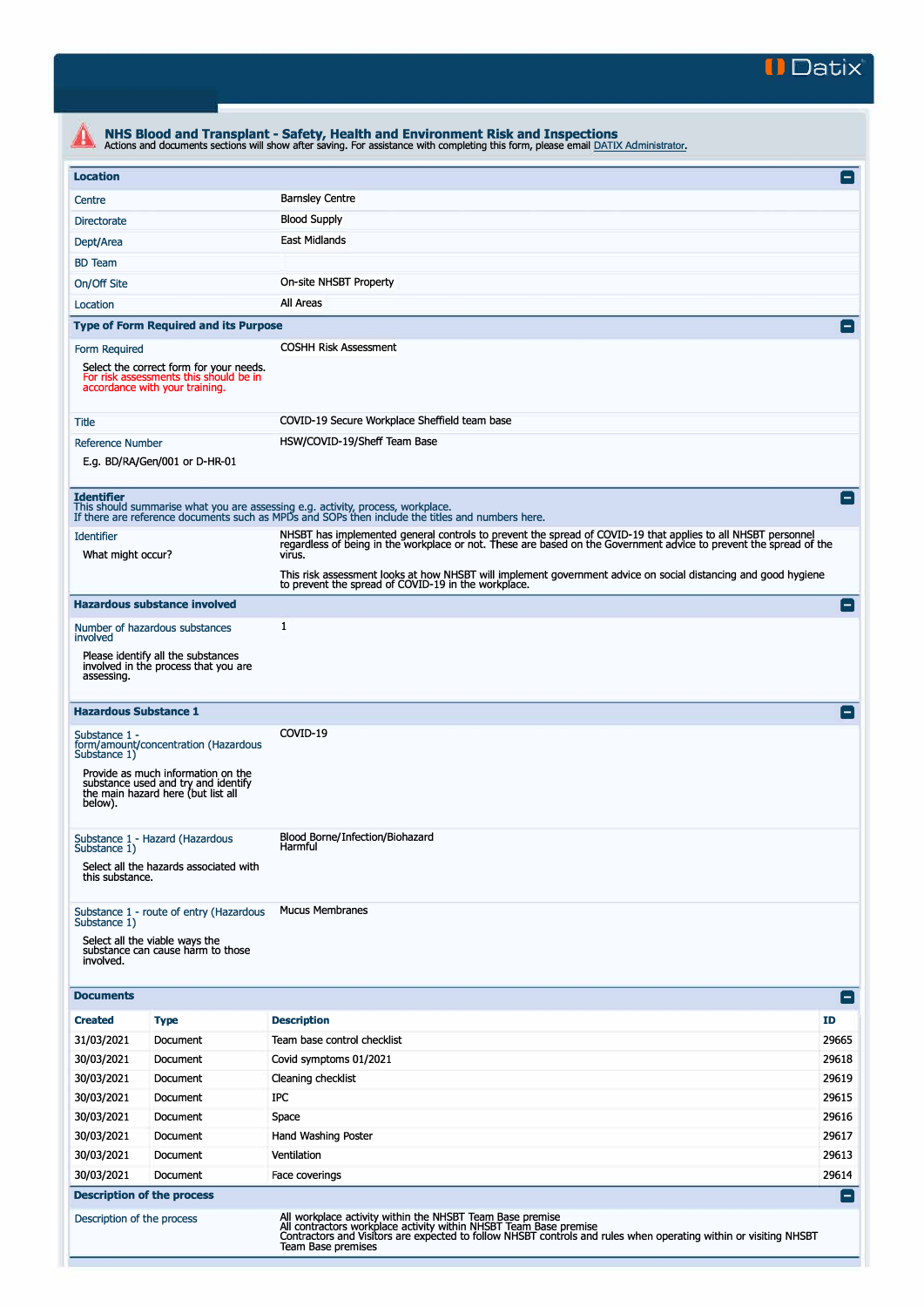## Frequency/duration of exposure and who is affected?

| Frequency/duration of exposure and who<br>is affected? (Frequency/duration of<br>exposure and who is affected?) | All employees, contractors and visitors can be affected<br>Believed to be transmitted through:<br>contact with respiratory droplets generated by coughing and sneezing<br>contact with contaminated surfaces<br>aerosol generating procedures as well as contact with infected surfaces. |
|-----------------------------------------------------------------------------------------------------------------|------------------------------------------------------------------------------------------------------------------------------------------------------------------------------------------------------------------------------------------------------------------------------------------|

Inherent Risk Grading<br>Inherent risk is an evaluation of the damage that could occur assuming there are no controls are in place or there is catastrophic failure of the controls. It is<br>completed for the activity / assessmen

|                       | Impact                                        |              |            |           |              |
|-----------------------|-----------------------------------------------|--------------|------------|-----------|--------------|
| Likelihood            | <b>Negligible</b>                             | <b>Minor</b> | Moderate   | Major     | Catastrophic |
| <b>Almost Certain</b> | $\overline{O}$                                | $\bullet$    | $\bullet$  | $\bullet$ | $\bullet$    |
| Likely                | $\bigcirc$                                    | O            | $\bullet$  | $\bullet$ | $\bullet$    |
| <b>Possible</b>       | $\bullet$                                     | $\circ$      | $\bullet$  | $\bullet$ | 0            |
| <b>Unlikely</b>       | $\bullet$                                     | $\circ$      | $\bigcirc$ | $\bullet$ | $\bullet$    |
| Rare                  | $\bullet$                                     | $\bullet$    | $\bullet$  | $\circ$   | $\bigcirc$   |
|                       | Rating (initial): 16<br>Risk level (initial): |              |            |           |              |
|                       | Extreme                                       |              |            |           |              |
|                       |                                               |              |            |           |              |

**Controls in place**<br>Best practice is to directly link the controls to the hazards they are reducing and to list them in order of preference according to the hierarchy of control i.e.<br>eliminate, substitute, engineering cont

| Controls in place                                                                                                           | Local controls outlined below:                                                                                                                                                                                                                                                                                                                                                                                                                                                                                                                                                                                                                                                                                                                                                                                                                                                                                                                                                                                                                                                                                                                                                                                                       |
|-----------------------------------------------------------------------------------------------------------------------------|--------------------------------------------------------------------------------------------------------------------------------------------------------------------------------------------------------------------------------------------------------------------------------------------------------------------------------------------------------------------------------------------------------------------------------------------------------------------------------------------------------------------------------------------------------------------------------------------------------------------------------------------------------------------------------------------------------------------------------------------------------------------------------------------------------------------------------------------------------------------------------------------------------------------------------------------------------------------------------------------------------------------------------------------------------------------------------------------------------------------------------------------------------------------------------------------------------------------------------------|
| E.G. "Gloves available to wear-YES"<br>For COSHH assessments please<br>consider other controls e.g. Health<br>Surveillance. | Colleagues know not report for work if showing any symptoms of COVID-19 symptoms include high temperature<br>and/or new and continuous cough or a loss of, or change in, your normal sense of taste or smell (anosmia)<br>Colleagues aware of other symptoms.<br>Colleagues know to avoid contact with someone who is displaying symptoms of coronavirus (COVID-19).<br>Colleagues know to avoid use of public transport, when possible.<br>Colleagues Wash hands regularly as per government and NHSBT advice:<br>Upon entering and prior to leaving a workplace.<br>Before and after eating or smoking.<br>After coughing or sneezing and a state of 2m from others, whenever possible.<br>Colleagues know how to implement good respiratory hygiene measures when coughing, sneezing, wiping or blowing<br>nose removing and putting on face coverings<br>Colleagues take temperature on arrival and clean thermometer thoroughly after use.<br>Colleagues use disposable tissues when coughing or sneezing and dispose of immediately after use into the nearest<br>waste bin or clinical waste bin<br>Colleagues wear an appropriate FFP2 face mask as required<br>When on site, all Visitors / Contractors to sign in and out. |
|                                                                                                                             | SOCIAL DISTANCING<br>Daily communications to emphasise social distancing.<br>Social distancing signage in place to remind staff about "hands face space"<br>Office-based colleagues working from home, wherever possible<br>Occupancy limits in place for maintaining social distance in separate areas to include where applicable<br>No occupancy limits but social distancing reminders displayed.<br>Kitchen / staff area / Training room - doors propped open and seatng spread out. Sufficient space to allow social<br>distancing for numbers on site.<br>Computers arranged to allow space between workstations<br>Computers arranged to avoid face to face working<br>Alternative work areas available for colleagues to work either in isolation or maintain 2m social distancing.                                                                                                                                                                                                                                                                                                                                                                                                                                         |
|                                                                                                                             | <b>CLEANING</b><br>Cleaning equipment is available in work areas.<br>Gloves and apron worn when cleaning<br>Ensure all shared touch points, inclusive of all items on cleaning checklist, are cleaned as detailed.<br>Cleaning logs to be completed, signed, dated and records retained.                                                                                                                                                                                                                                                                                                                                                                                                                                                                                                                                                                                                                                                                                                                                                                                                                                                                                                                                             |
|                                                                                                                             | <b>OTHER</b><br>Good housekeeping and hygiene to be maintained in the workplace.<br>Ventilation within the shared office areas.<br>Management based on site monitor all the above                                                                                                                                                                                                                                                                                                                                                                                                                                                                                                                                                                                                                                                                                                                                                                                                                                                                                                                                                                                                                                                    |
|                                                                                                                             | Please add other controls below;<br>Staggered times for teams leaving base as base is shared between 2 teams                                                                                                                                                                                                                                                                                                                                                                                                                                                                                                                                                                                                                                                                                                                                                                                                                                                                                                                                                                                                                                                                                                                         |
| <b>Emergency Preparedness</b>                                                                                               | Е.                                                                                                                                                                                                                                                                                                                                                                                                                                                                                                                                                                                                                                                                                                                                                                                                                                                                                                                                                                                                                                                                                                                                                                                                                                   |

Storage and disposal / accidental release N/A<br>and fire fighting requirements

| <b>First Aid Measures</b> | If individuals are displaying any symptoms of COVID -19 as listed above, inform the Line Manager, individual<br>concerned to go home and follow government guidelines |
|---------------------------|-----------------------------------------------------------------------------------------------------------------------------------------------------------------------|
|                           |                                                                                                                                                                       |

Final risk Grading<br>Residual risk is an evaluation of the damage that could occur after taking into account the effectiveness of current controls. It is completed for the activity /<br>assessment as a whole.

| <b>Residual Risk</b>                                       |                       | Impact            |                     |            |                              |              |
|------------------------------------------------------------|-----------------------|-------------------|---------------------|------------|------------------------------|--------------|
| Red-Extreme<br>Orange-High<br>Yellow-Moderate<br>Green-Low | <b>Likelihood</b>     | <b>Negligible</b> | <b>Minor</b>        | Moderate   | Major                        | Catastrophic |
|                                                            | <b>Almost Certain</b> | $\bigcirc$        | $\bullet$           | $\bullet$  | $\bullet$                    | $\bullet$    |
|                                                            | Likely                | $\bigcirc$        | $\bullet$           | $\bullet$  | $\bullet$                    | $\bullet$    |
|                                                            | <b>Possible</b>       | $\bullet$         | $\bigcirc$          | $\bullet$  |                              | $\bullet$    |
|                                                            | <b>Unlikely</b>       | $\bullet$         | $\circ$             | $\bigcirc$ | $\bullet$                    | $\bullet$    |
|                                                            | Rare                  | $\bullet$         | $\bullet$           | $\bullet$  | $\bullet$                    | $\bigcirc$   |
|                                                            |                       |                   | Rating (current): 4 |            | <b>Risk level (current):</b> |              |
|                                                            |                       | Moderate          |                     |            |                              |              |
|                                                            |                       |                   |                     |            |                              |              |

 $\blacksquare$ 

e

e

۸